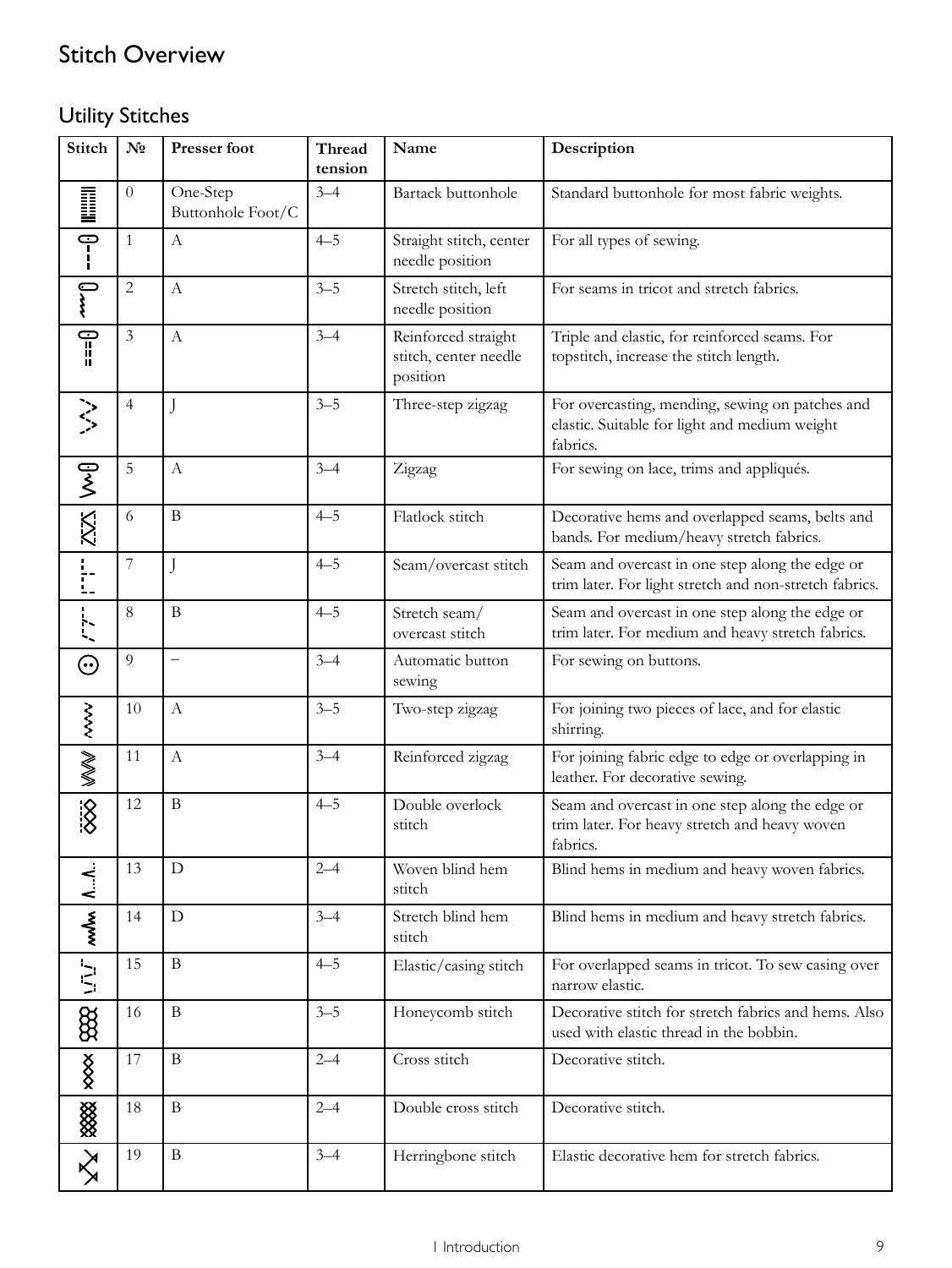| <b>Stitch</b>                                                                            | N <sub>2</sub> | <b>Presser foot</b>           | Thread<br>tension | Name                                  | Description                                                                                                                                                     |
|------------------------------------------------------------------------------------------|----------------|-------------------------------|-------------------|---------------------------------------|-----------------------------------------------------------------------------------------------------------------------------------------------------------------|
| c<br>$\frac{1}{4}$                                                                       | 20             | $\boldsymbol{A}$              | $4 - 5$           | $\frac{1}{4}$ " seam stitch           | Sews straight stitch 1/4" from the right edge of the<br>presser foot A.                                                                                         |
|                                                                                          | 21             | $*P/A$                        | $6 - 8$           | Hand-look quilt stitch                | Imitates hand quilt stitch. Thread the needle with<br>invisible thread and the bobbin with light weight<br>soft cotton thread in a color to compliment quilt.   |
|                                                                                          | 22             | $\, {\bf B}$                  | $3 - 5$           | Serpentine stitch                     | For mending and elastic applications.                                                                                                                           |
|                                                                                          | 23             | $\overline{B}$                | $3 - 4$           | Straight stitch scallop               | Creates beautiful rows of channel quilting.                                                                                                                     |
| $\frac{1}{2}$                                                                            | 24             | А                             | $3 - 4$           | Appliqué stitch                       | For appliqués.                                                                                                                                                  |
| $\frac{3}{4}$                                                                            | 25             | $\, {\bf B}$                  | $3 - 4$           | Appliqué stitch                       | For appliqués.                                                                                                                                                  |
|                                                                                          | 26             | $\mathbf{A}$                  | $3 - 5$           | Appliqué stitch                       | For appliqués.                                                                                                                                                  |
| <b>Monday</b>                                                                            | 27             | $\, {\bf B}$                  | $2 - 3$           | Satin/appliqué stitch                 | For appliqués, rounded edge, sewing on laces and<br>bands.                                                                                                      |
| 鷳                                                                                        | 28             | $\, {\bf B}$                  | $3 - 4$           | Darning stitch                        | Darn and mend small holes in work clothes, jeans,<br>tablecloths and linen towels. Stitch over the hole,<br>press reverse for continuous darning and auto stop. |
| <br> <br> <br>                                                                           | 29             | $\, {\bf B}$                  | $3 - 4$           | Bartack, manual                       | Reinforce pockets, shirt openings, belt loops as<br>well as at lower end of a zipper.                                                                           |
| Î                                                                                        | 30             | One-Step<br>Buttonhole Foot/C | $3 - 4$           | Round end<br>buttonhole               | For blouses and children's garments.                                                                                                                            |
| $\begin{array}{c} \begin{array}{c} \text{maxx1} \\ \text{maxx2} \end{array} \end{array}$ | 31             | One-Step<br>Buttonhole Foot/C | $3 - 4$           | Medium/heavy<br>reinforced buttonhole | For medium and heavy fabrics                                                                                                                                    |
| Į                                                                                        | 32             | One-Step<br>Buttonhole Foot/C | $3 - 4$           | Heirloom buttonhole                   | For hand look on fine and delicate fabrics.<br>Tip: For jeans buttonholes, increase length and width of the<br>buttonhole. Use thicker thread.                  |
| 贔                                                                                        | 33             | One-Step<br>Buttonhole Foot/C | $3 - 4$           | Keyhole buttonhole                    | Square end for tailored jackets, coats, etc.                                                                                                                    |

\*P: Quilter's ¼″ Piecing Foot (optional accessory, part number 4127855-45).